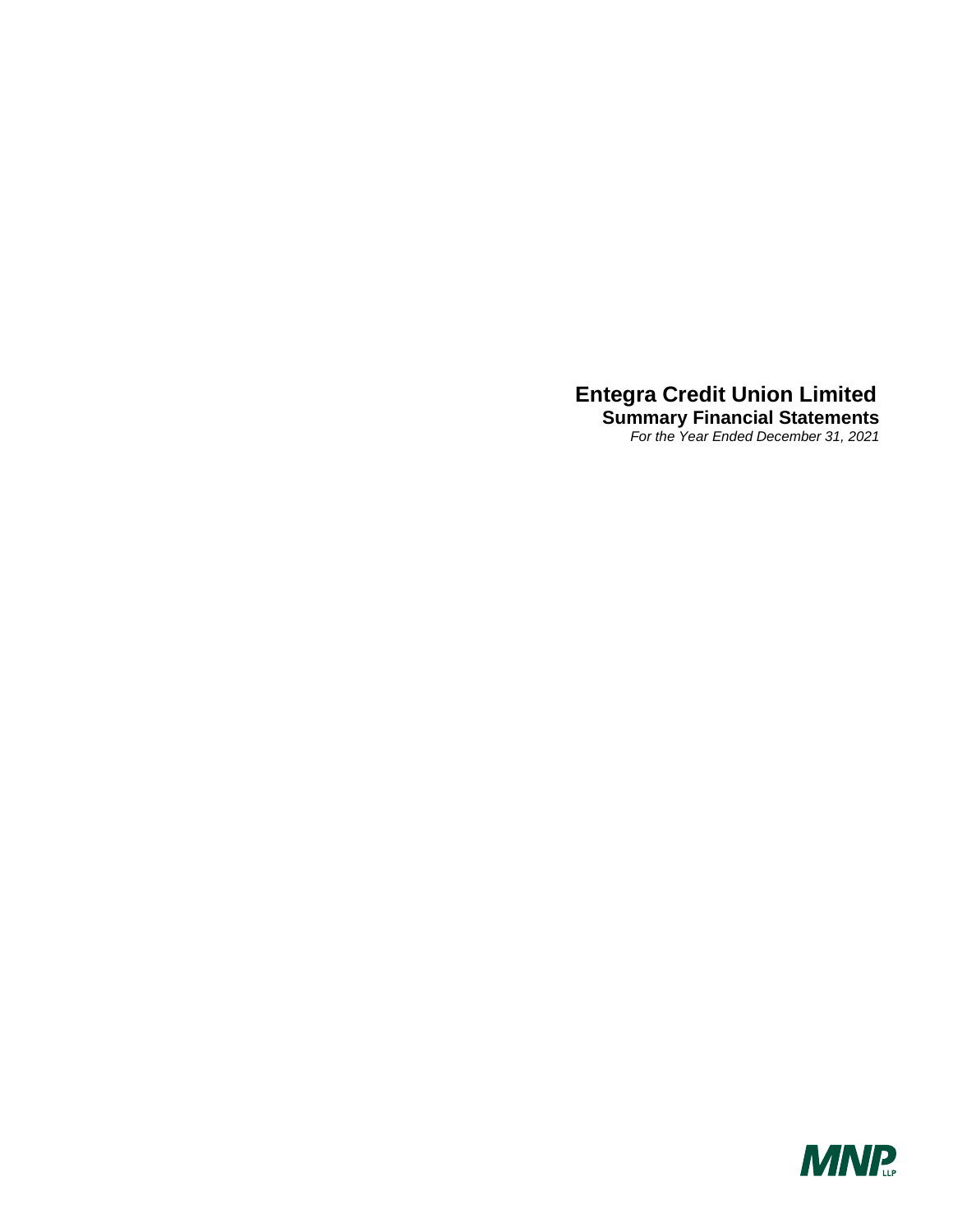

To the Members of Entegra Credit Union Limited:

### **Opinion**

The summary financial statements, which comprise the summary statement of financial position as at December 31, 2021, and the summary statements of net income and comprehensive income and changes in members' equity for the year then ended, and related notes, are derived from the audited financial statements of Entegra Credit Union Limited (the "Credit Union") for the year ended December 31, 2021.

In our opinion, the accompanying summary financial statements are a fair summary of the audited financial statements, on the basis described in Note 1 to the summary financial statements.

### **Summary Financial Statements**

The summary financial statements do not contain all the disclosures required by International Financial Reporting Standards. Reading the summary financial statements and the auditor's report thereon, therefore, is not a substitute for reading the audited financial statements and the auditor's report thereon.

### **The Audited Financial Statements and Our Report Thereon**

We expressed an unmodified audit opinion on the audited financial statements in our report dated March 7, 2022.

#### **Management's Responsibility for the Summary Financial Statements**

Management is responsible for the preparation of the summary financial statements on the basis described in Note 1 to the summary financial statements.

#### **Auditor's Responsibility**

Our responsibility is to express an opinion on whether the summary financial statements are a fair summary of the audited financial statements based on our procedures, which were conducted in accordance with Canadian Auditing Standards (CAS) 810, Engagements to Report on Summary Financial Statements.

Winnipeg, Manitoba

 $\mathcal P$ LLP March 7, 2022 Chartered Professional Accountants

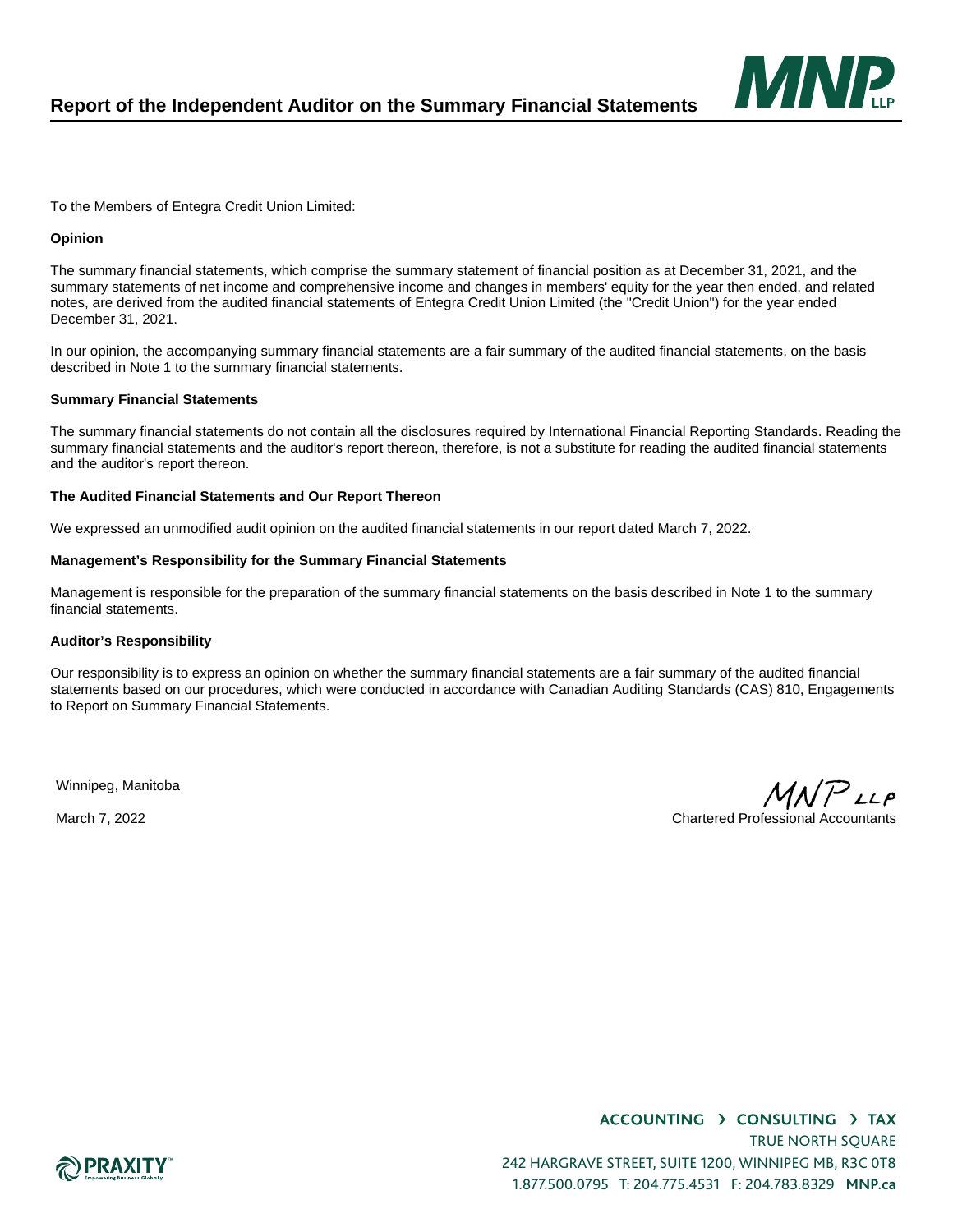### **Summary Statement of Financial Position**

*As at December 31, 2021* 

|                                           | 2021        | 2020        |
|-------------------------------------------|-------------|-------------|
| <b>Assets</b>                             |             |             |
| Funds on hand and on deposit              | 47,579,966  | 65,811,246  |
| Investments                               | 3,321,494   | 18,427,372  |
| Members' loans                            | 633,488,063 | 607,324,071 |
| Income tax recoverable                    | 108,411     |             |
| Other assets                              | 3,543,814   | 2,554,690   |
| Property, equipment and intangible assets | 16,218,460  | 16,939,387  |
|                                           | 704,260,208 | 711,056,766 |
| <b>Liabilities</b>                        |             |             |
| Loan payable                              | 26,000,000  |             |
| Members' savings and deposits             | 594,654,820 | 613,042,452 |
| Accounts payable and other liabilities    | 7,321,313   | 12,643,794  |
| Securitization liabilities                | 33,110,312  | 42,170,245  |
| Lease liability                           | 958,536     | 1,066,024   |
| Income tax payable                        |             | 96,260      |
| Deferred income tax liability             | 324,000     | 285,000     |
|                                           | 662,368,981 | 669,303,775 |
| <b>Members' equity</b>                    |             |             |
| Members' shares                           | 7,861,576   | 8,798,804   |
| Retained surplus                          | 34,029,651  | 32,954,187  |
|                                           | 41,891,227  | 41,752,991  |
|                                           | 704,260,208 | 711,056,766 |

### **Approved on behalf of the Board of Directors**

"*Signed Crystal Laborero*" , Director

"*Signed Alain Molgat"* , Director

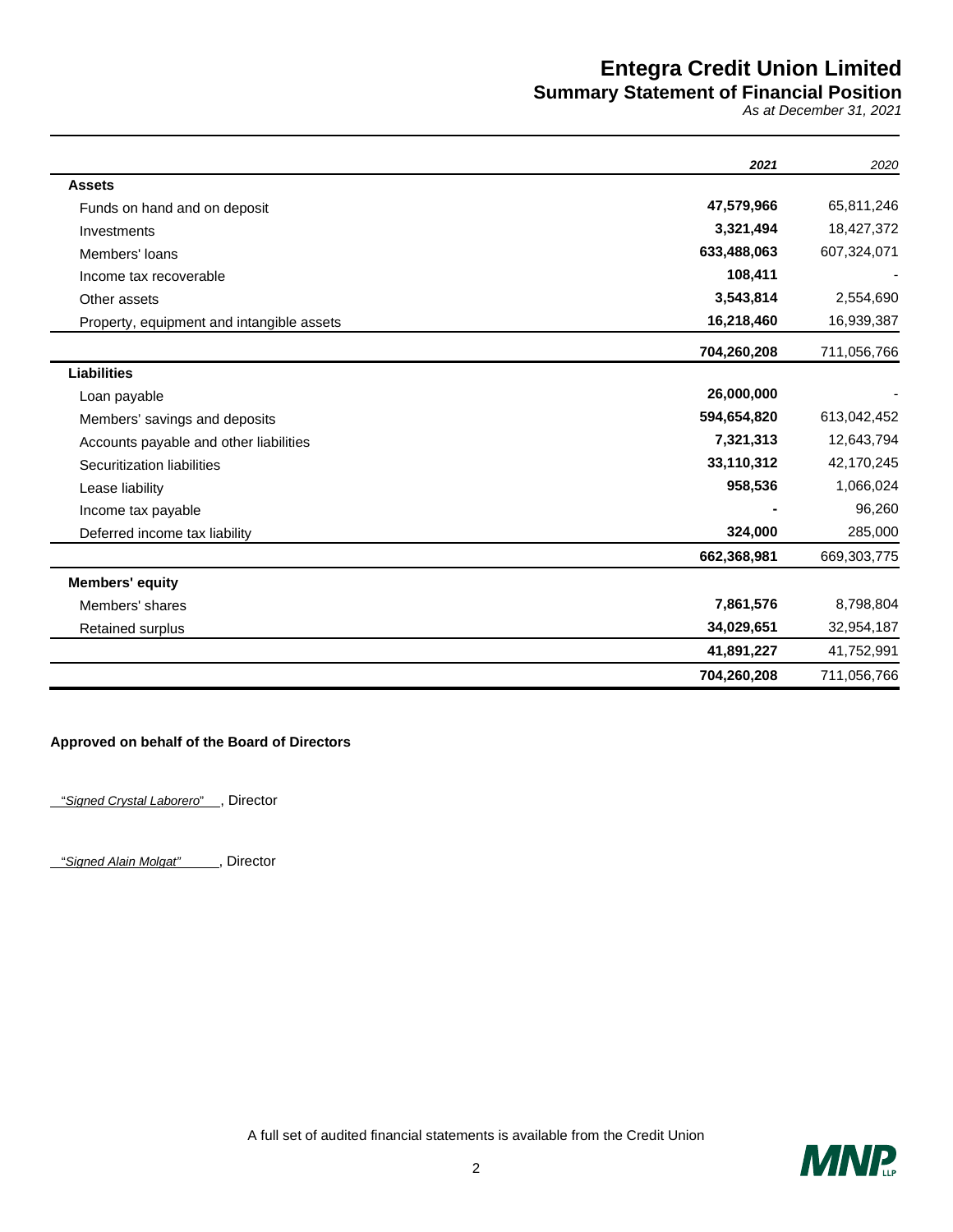**Summary Statement of Net Income and Comprehensive Income** 

*For the Year Ended December 31, 2021* 

|                                                                          | 2021        | 2020        |
|--------------------------------------------------------------------------|-------------|-------------|
| <b>Interest</b>                                                          |             |             |
| Interest from members' loans                                             | 17,877,757  | 20,543,914  |
| Investment income                                                        | 739,585     | 1,420,878   |
|                                                                          | 18,617,342  | 21,964,792  |
| <b>Cost of funds</b>                                                     |             |             |
| Interest paid on members' savings and deposits                           | 8,176,690   | 11,307,582  |
| Other interest expense                                                   | 933,854     | 1,188,306   |
|                                                                          | 9,110,544   | 12,495,888  |
| <b>Financial margin</b>                                                  | 9,506,798   | 9,468,904   |
| <b>Operating expenses</b>                                                |             |             |
| Administration                                                           | 2,699,990   | 2,454,150   |
| Member security                                                          | 526,653     | 523,752     |
| Occupancy                                                                | 1,474,101   | 1,585,311   |
| Organizational                                                           | 307,681     | 314,371     |
| Personnel                                                                | 5,217,415   | 4,846,700   |
| <b>Gross operating expenses</b>                                          | 10,225,840  | 9,724,284   |
| Other income                                                             | (2,790,983) | (2,524,199) |
| <b>Net operating expenses</b>                                            | 7,434,857   | 7,200,085   |
| Income from operations before provision for loan losses and income taxes | 2,071,941   | 2,268,819   |
| <b>Provision for loan losses</b>                                         | (470, 843)  | (492, 740)  |
| Income before provision for (recovery of) income taxes                   | 1,601,098   | 1,776,079   |
| Current                                                                  | 315,029     | 404,700     |
| Deferred                                                                 | 39,000      | (192,000)   |
| <b>Provision for income taxes</b>                                        | 354,029     | 212,700     |
| Net income and comprehensive income for the year                         | 1,247,069   | 1,563,379   |

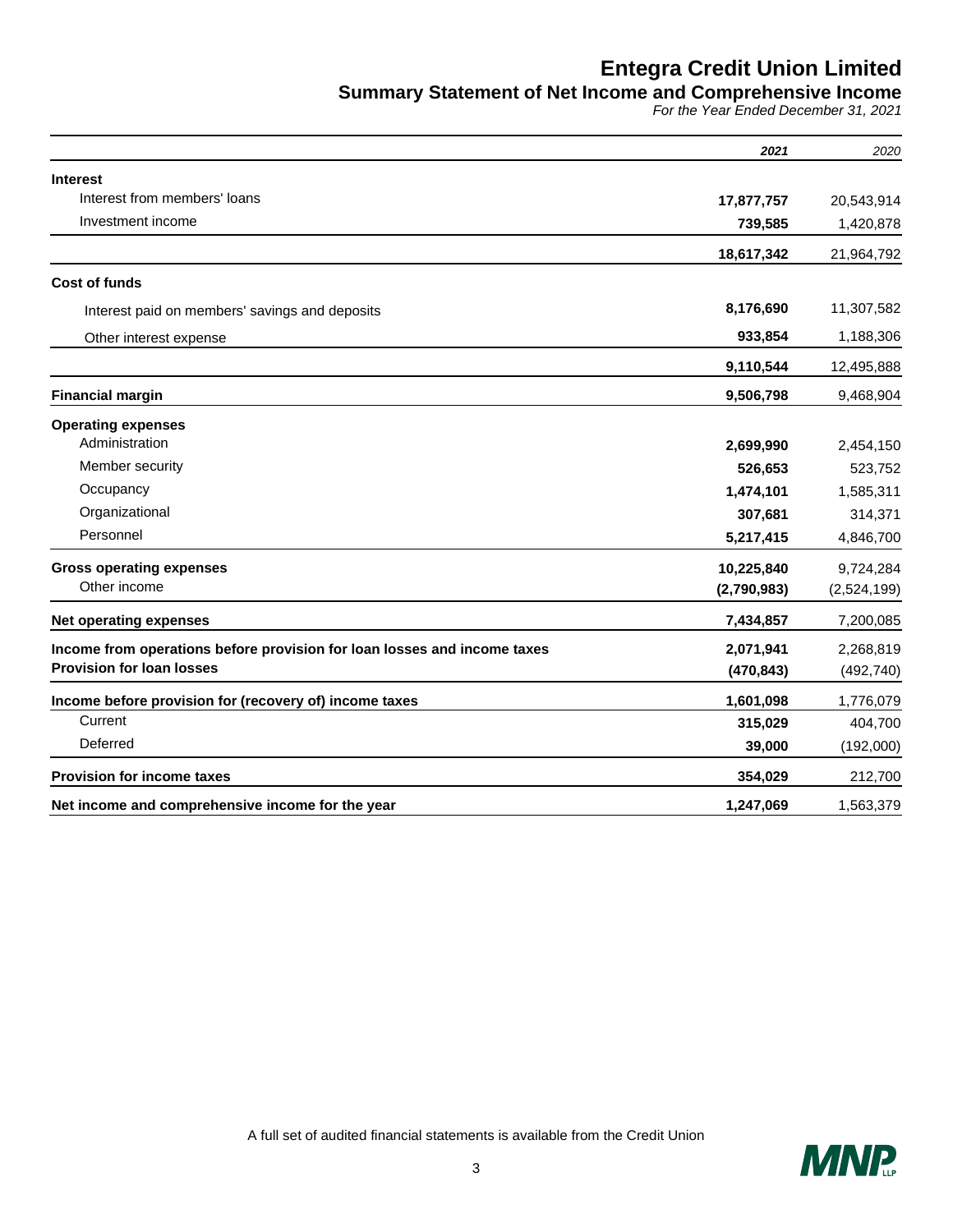### **Summary Statement of Changes in Members' Equity**

*For the Year Ended December 31, 2021*

|                                                     | <b>Members'</b><br>shares | <b>Retained</b><br>surplus | <b>Total</b><br>equity |
|-----------------------------------------------------|---------------------------|----------------------------|------------------------|
| Balance, December 31, 2019                          | 9,545,976                 | 31,658,774                 | 41,204,750             |
| Net income and comprehensive income for the year    | $\blacksquare$            | 1,563,379                  | 1,563,379              |
| Dividends declared, net of tax recovery of \$45,554 | ۰                         | (267,966)                  | (267, 966)             |
| Issuance of member shares                           | 3,990                     |                            | 3,990                  |
| Redemption of member shares                         | (751, 162)                |                            | (751, 162)             |
| Balance, December 31, 2020                          | 8,798,804                 | 32,954,187                 | 41,752,991             |
| Net income and comprehensive income for the year    | ۰                         | 1,247,069                  | 1,247,069              |
| Dividends declared, net of tax recovery of \$48,967 | ٠                         | (171, 605)                 | (171, 605)             |
| Issuance of member shares                           | 86,866                    |                            | 86,866                 |
| Redemption of member shares                         | (1,024,094)               | ٠                          | (1,024,094)            |
| Balance, December 31, 2021                          | 7,861,576                 | 34.029.651                 | 41,891,227             |

 $\overline{\phantom{0}}$ 

÷

 $\overline{a}$ 

 $\overline{a}$  $\overline{\phantom{0}}$ 

A full set of audited financial statements is available from the Credit Union